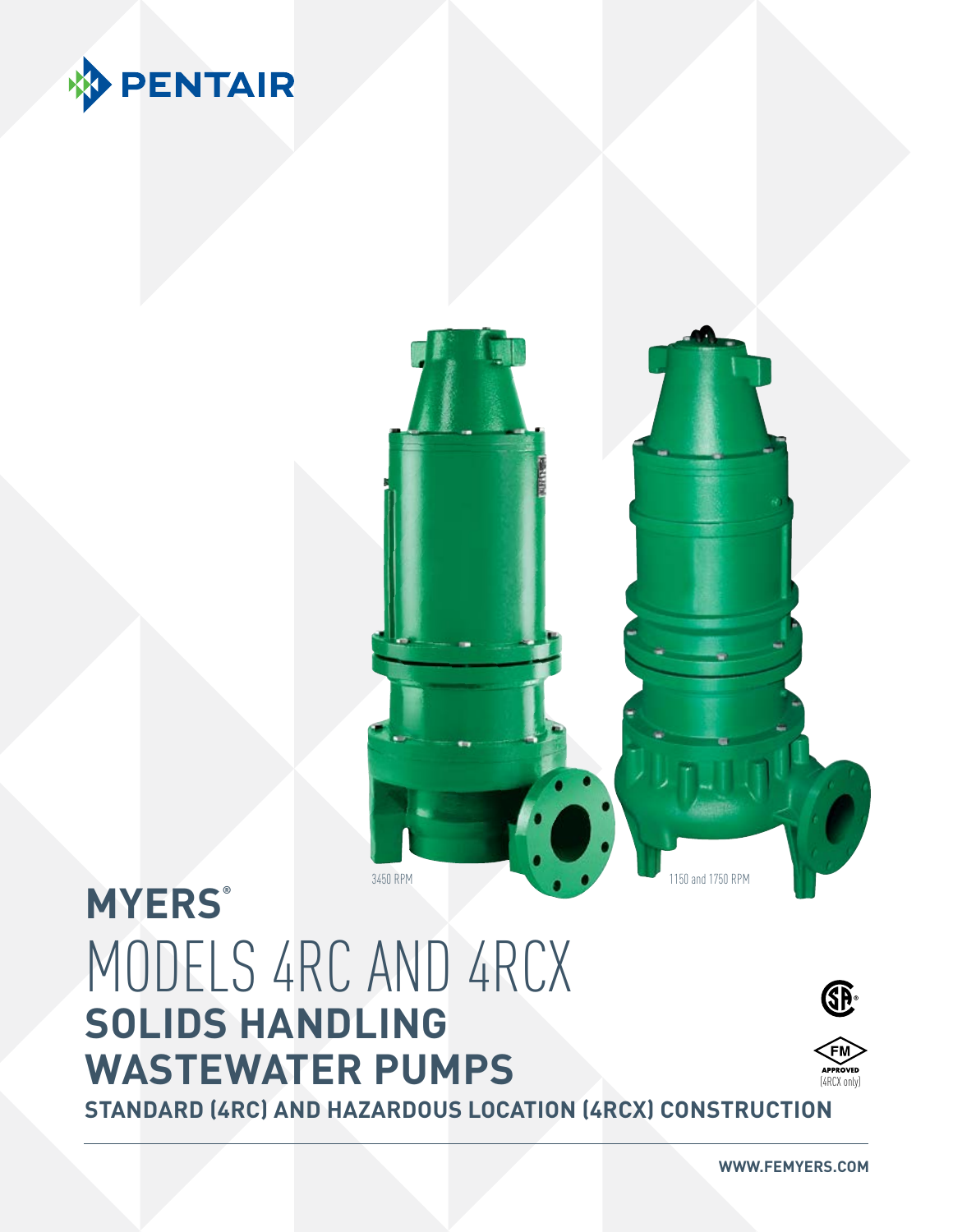## **MYERS®** MODELS 4RC AND 4RCX Solids Handling Wastewater Pumps

### The Right Choice

The 4RC and 4RCX (hazardous location) submersible wastewater pumps are the right choice when difficult to pump fibrous or stringy solids are to be expected. The 4RC/4RCX series provides smooth, vibration-free operation when operating at heads higher than peak efficiency. The pump is for use in municipal lift stations, treatment plants and industrial waste water applications.

Myers offers a complete line of wastewater pumps, lift-out rail assemblies, controls and accessories to meet your needs. Call your Myers distributor or the Myers sales office at 419-289-1144 for more details.



| <b>Product Capabilities</b>        |                                   |                   |  |  |  |  |  |  |  |  |
|------------------------------------|-----------------------------------|-------------------|--|--|--|--|--|--|--|--|
| Capacities To                      | 1320 gpm                          | 83.3 lps          |  |  |  |  |  |  |  |  |
| Heads To                           | $265$ ft.                         | 80.8 <sub>m</sub> |  |  |  |  |  |  |  |  |
| Solids Handling                    | $3$ in.                           | $76 \text{ mm}$   |  |  |  |  |  |  |  |  |
| Liquids Handling                   | Raw unscreened sewage, fibrous    |                   |  |  |  |  |  |  |  |  |
|                                    | wastewater, effluent, storm water |                   |  |  |  |  |  |  |  |  |
| Intermittent Liquid Temp.          | up to 140°F                       | up to 60°C        |  |  |  |  |  |  |  |  |
| Winding Insulation Temp. (Class H) | $356^{\circ}$ F                   | $180^{\circ}$ C   |  |  |  |  |  |  |  |  |
| Motor Electrical Data              | $1150$ rpm                        |                   |  |  |  |  |  |  |  |  |
|                                    | 3-15 HP, 200/230/460/575V,        |                   |  |  |  |  |  |  |  |  |
|                                    | 3 phase, 60 Hz                    |                   |  |  |  |  |  |  |  |  |
|                                    | 1750 rpm                          |                   |  |  |  |  |  |  |  |  |
|                                    | 10-40 HP, 200/230/460/575V,       |                   |  |  |  |  |  |  |  |  |
|                                    | 3 phase, 60 Hz                    |                   |  |  |  |  |  |  |  |  |
|                                    | 3450 rpm                          |                   |  |  |  |  |  |  |  |  |
|                                    | 20-60 HP, 230*/460/575 volts,     |                   |  |  |  |  |  |  |  |  |
|                                    | 3 phase, 60 Hz                    |                   |  |  |  |  |  |  |  |  |
| Third Party Approvals              | FM, Class 1, Div. 1,              |                   |  |  |  |  |  |  |  |  |
|                                    | Groups C & D (4RCX only)          |                   |  |  |  |  |  |  |  |  |
| Acceptable pH Range                | $6 - 9$                           |                   |  |  |  |  |  |  |  |  |
| Specific Gravity                   | $.9 - 1.1$                        |                   |  |  |  |  |  |  |  |  |
| Viscosity                          | $28 - 35$ SSU                     |                   |  |  |  |  |  |  |  |  |
| Discharge, Horizontal              | $4$ in.                           | 101.6 mm          |  |  |  |  |  |  |  |  |
| Flanged Centerline                 | 125 lb. ANSI                      |                   |  |  |  |  |  |  |  |  |

|                                                          | <b>Construction Materials</b>                                    |
|----------------------------------------------------------|------------------------------------------------------------------|
| Motor Housing, Seal Housing,<br>Cord Cap and Volute Case | Cast iron, Class 30, ASTM A48                                    |
| Recessed, Impeller                                       | Ductile iron, Class 65, ASTM A536                                |
| Power and Control Cord                                   | SOOW, W                                                          |
| Mechanical Seals                                         | Double tandem, type 21                                           |
| Standard                                                 | Carbon and ceramic<br>Lower tungsten carbide, silicon<br>carbide |
| Optional                                                 |                                                                  |
| Pump, Motor Shaft                                        | 416 SST                                                          |
| Fasteners                                                | 300 series SST                                                   |

Note: Consult factory for applications outside these recommendations

\* 230V only has a range of 20–30 HP at 3450 rpm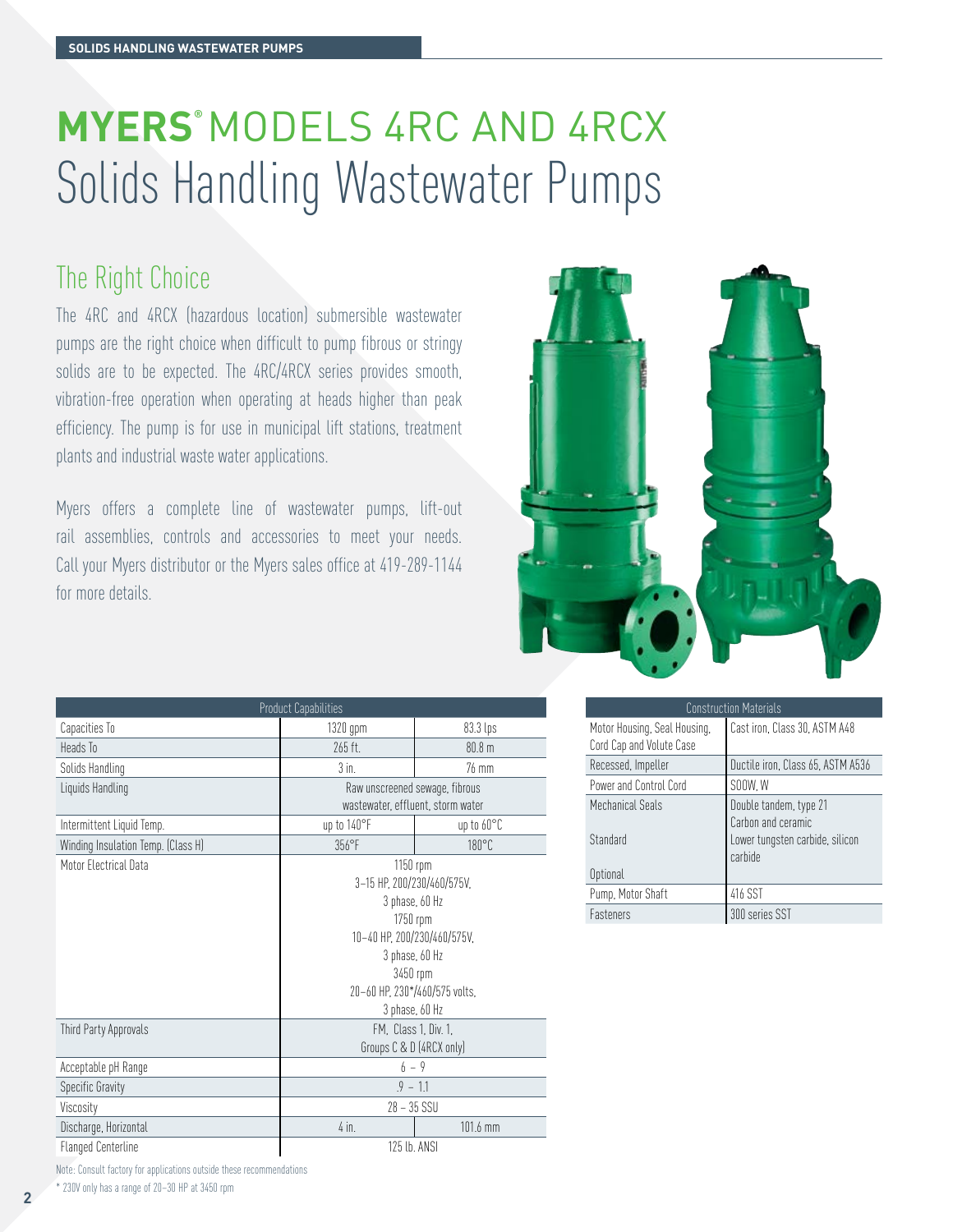# **Pump Features and Applications**



#### **A.** Cable Entry System

Provides triple seal protection. Cable jacket sealed by compression grommet. Individual wires sealed by epoxy potting. Terminal board separates motor chamber from cord cap.

#### **B.** Heat Sensor

Protects motor from burnout due to excessive heat from any overload condition. Automatically resets when motor has cooled.

#### **C.** Shaft Seals

Double tandem mechanical shaft seals protect motor. Oil-filled seal chamber provides continuous lubrication.

#### **D.** Seal Leak Probes

Detect water in seal housing. Activate warning light in control panel.

#### **E.** Volute Case

Handles 3" solids. Completely open from inlet to discharge. 4" ANSI 125 lb. flange.

#### **F.** Recessed Impeller

Handles stringy trash and slurries without clogging or binding. Pump-out vanes help keep trash from seal; reduces pressure at seal faces.

#### **G.** Sleeve Bearing

Takes radial shock load; provides flame path.

**H.** Heavy 416 SST Shaft Corrosion resistant.

#### **I.** Motor Stator

Heat shrunk into housing for perfect alignment and best heat transfer. Oil-filled motor conducts heat and lubricates bearings.

#### **J.** Ball Bearings

Upper and lower ball bearings support shaft and rotor and take axial and radial loads.

Passes Stringy Trash, Fibrous Wastes, Slurries, And Other Difficult To Pump Solids That Standard Enclosed Or Semi-Open Impellers Cannot.

- Recessed impeller design has completely open passage in volute.
- Pumping action is by vortex; solids can't get caught in impeller volute.
- Operates without vibration or cavitation over entire performance curve. Operates near shutoff without harming pump.

#### Durable Motor Will Deliver Many Years of Reliable Service.

- Recessed impeller greatly increases bearing life by reducing radial load.
- Oil-filled motor for maximum heat dissipation and constant bearing lubrication.
- Heat sensor thermostats imbedded in windings protect motor from overheat conditions.
- Seal leak probes warn of moisture entry; helps prevent costly motor burnout.

Available With Optional FM Approval For Use In Class 1, Groups C And D Hazardous Locations (4RCX Only).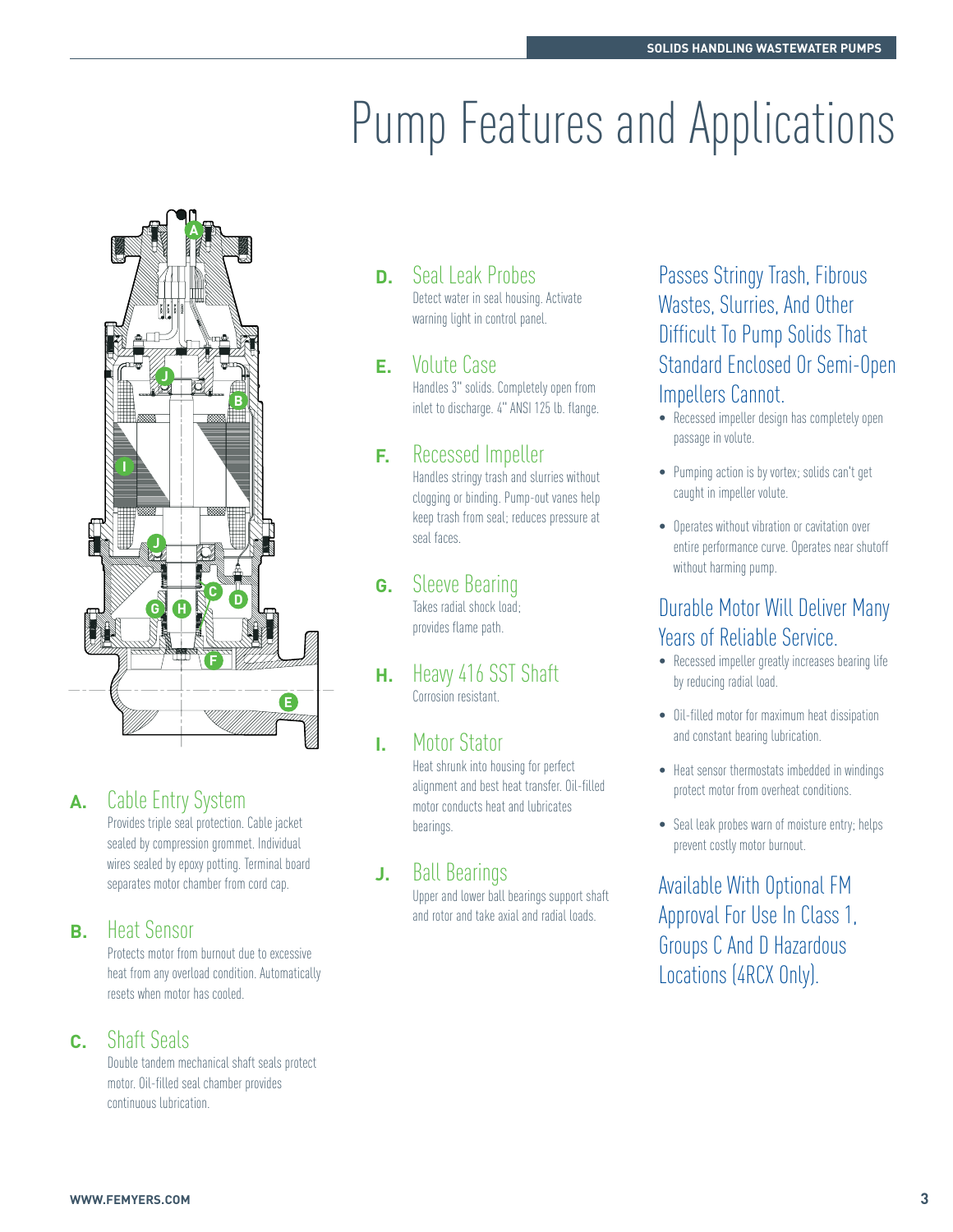# Performance Data

### 1150 RPM



Pump performance is based on clear water (1.0 specific gravity @ 68°F) and pump fluid end (hydraulic) efficiency. Motor data based on 40°C ambient temperature.

|             | Available Models   |                |              |                |       | Motor Electrical Data |          |         |        |                |           |         |                 |         |
|-------------|--------------------|----------------|--------------|----------------|-------|-----------------------|----------|---------|--------|----------------|-----------|---------|-----------------|---------|
|             |                    |                |              |                |       |                       |          | Service |        |                |           |         |                 |         |
|             |                    |                |              |                |       | <b>Start</b>          |          | Factor  |        | <b>Service</b> |           |         | <b>NEC Code</b> | Service |
| Standard    | Hazardous Location | HP             | <b>Volts</b> | Phase          | Hertz | Amps                  | Run Amps | Amps    | Run kW | Factor kW      | Start KVA | Run KVA | Letter          | Factor  |
| 4RC30M6-03  | 4RCX30M6-03        | 3              | 208          |                | 60    | 106                   | 13.3     | 15.6    | 3.4    | 4.1            | 36.7      | 4.6     | K               | 1.7     |
| 4RC30M6-23  | 4RCX30M6-23        | 3              | 230          | $\eta$         | 60    | 97                    | 11.6     | 13.6    | 3.4    | 4.1            | 36.7      | 4.6     | K               | 1.2     |
| 4RC30M6-43  | 4RCX30M6-43        | 3              | 460          | $\Omega$       | 60    | 46                    | 5.8      | 6.8     | 3.4    | 4.1            | 36.7      | 4.6     | K               | 1.7     |
| 4RC30M6-53  | 4RCX30M6-53        | 3              | 575          | $\eta$         | 60    | 36.8                  | 4.6      | 5.4     | 3.4    | 4.1            | 36.7      | 4.6     | K               | 1.7     |
| 4RC50M6-03  | 4RCX50M6-03        | 5              | 208          | $\mathfrak{Z}$ | 60    | 106                   | 19.3     | 23      | 4.8    | 5.8            | 36.7      | 6.7     |                 |         |
| 4RC50M6-23  | 4RCX50M6-23        | 5              | 230          | $\mathfrak{Z}$ | 60    | 92                    | 16.8     | 20      | 4.8    | 5.8            | 36.7      | 6.7     |                 | 1.2     |
| 4RC50M6-43  | 4RCX50M6-43        | 5              | 460          | $\mathfrak{Z}$ | 60    | 46                    | 8.4      | 10      | 4.8    | 5.8            | 36.7      | 6.7     |                 |         |
| 4RC50M6-53  | 4RCX50M6-53        | $\overline{5}$ | 575          | $\mathfrak{Z}$ | 60    | 37                    | 6.7      | 8       | 4.8    | 5.8            | 36.7      | 6.7     |                 | 1.7     |
| 4RC75M6-03  | 4RCX75M6-03        | 7.5            | 208          | 3              | 60    | 197                   | 27       | 32.2    | 6.8    | 8.4            | 68.5      | 9.4     | Н               | 1.2     |
| 4RC75M6-23  | 4RCX75M6-23        | 7.5            | 230          | 3              | 60    | 172                   | 23.6     | 28      | 6.8    | 8.4            | 68.5      | 9.4     | H               | 1.2     |
| 4RC75M6-43  | 4RCX75M6-43        | 7.5            | 460          | 3              | 60    | 86                    | 11.8     | 14      | 6.8    | 8.4            | 68.5      | 9.4     | H               | 1.2     |
| 4RC75M6-53  | 4RCX75M6-53        | 7.5            | 575          | 3              | 60    | 69                    | 9.4      | 11.2    | 6.8    | 8.4            | 68.5      | 9.4     | H               | 1.7     |
| 4RC100M6-03 | 4RCX100M6-03       | 10             | 208          | $\overline{3}$ | 60    | 197                   | 34.3     | 41.4    | 8.8    | 10.9           | 68.5      | 12.0    | $\sf H$         | 1.2     |
| 4RC100M6-23 | 4RCX100M6-23       | 10             | 230          | $\overline{3}$ | 60    | 172                   | 30       | 36      | 8.8    | 10.9           | 68.5      | 12.0    | H               | 1.2     |
| 4RC100M6-43 | 4RCX100M6-43       | 10             | 460          | $\overline{3}$ | 60    | 86                    | 15       | 18      | 8.8    | 10.9           | 68.5      | 12.0    | $\mathsf H$     | 1.2     |
| 4RC100M6-53 | 4RCX100M6-53       | 10             | 575          | $\overline{3}$ | 60    | 69                    | 12       | 14.4    | 8.8    | 10.9           | 68.5      | 12.0    | $\mathsf H$     | 1.2     |
| 4RC150M6-03 | 4RCX150M6-03       | 15             | 208          | 3              | 60    | 276                   | 48       | 59.8    | 13.0   | 15.7           | 95.6      | 17.5    | H               | 1.2     |
| 4RC150M6-23 | 4RCX150M6-23       | 15             | 230          | $\overline{3}$ | 60    | 740                   | 44       | 52      | 13.0   | 15.7           | 95.6      | 17.5    | Н               | 1.2     |
| 4RC150M6-43 | 4RCX150M6-43       | 15             | 460          | 3              | 60    | 120                   | 22       | 26      | 13.0   | 15.7           | 95.6      | 17.5    | Н               | 1.2     |
| 4RC150M6-53 | 4RCX150M6-53       | 15             | 575          | $\Omega$       | 60    | 96                    | 17.6     | 20.8    | 13.0   | 15.7           | 95.6      | 17.5    | H               | 1.2     |

| Motor Efficiencies and Power Factor |       |                    |                |          |          |             |           |          |          |  |  |  |
|-------------------------------------|-------|--------------------|----------------|----------|----------|-------------|-----------|----------|----------|--|--|--|
|                                     |       | Motor Efficiency % | Power Factor % |          |          |             |           |          |          |  |  |  |
|                                     |       | Service            |                |          |          | Service     |           |          |          |  |  |  |
| HP                                  | Phase | Factor Load        | 100% Load      | 75% Load | 50% Load | Factor Load | 100% Load | 75% Load | 50% Load |  |  |  |
|                                     |       |                    |                | 6U       |          |             |           |          |          |  |  |  |
|                                     |       | 82                 |                | 77       | 68       | 71          | 70        | 00       |          |  |  |  |
|                                     |       | 84                 |                | 70       |          |             | 79        | 66.5     | 56.5     |  |  |  |
|                                     |       | 87                 | 86             | 82       |          | 71          |           | 0/       |          |  |  |  |
|                                     |       | 88                 | 88             | 86.5     | 82.5     | <b>n</b>    | 74.5      | 68       | 57.5     |  |  |  |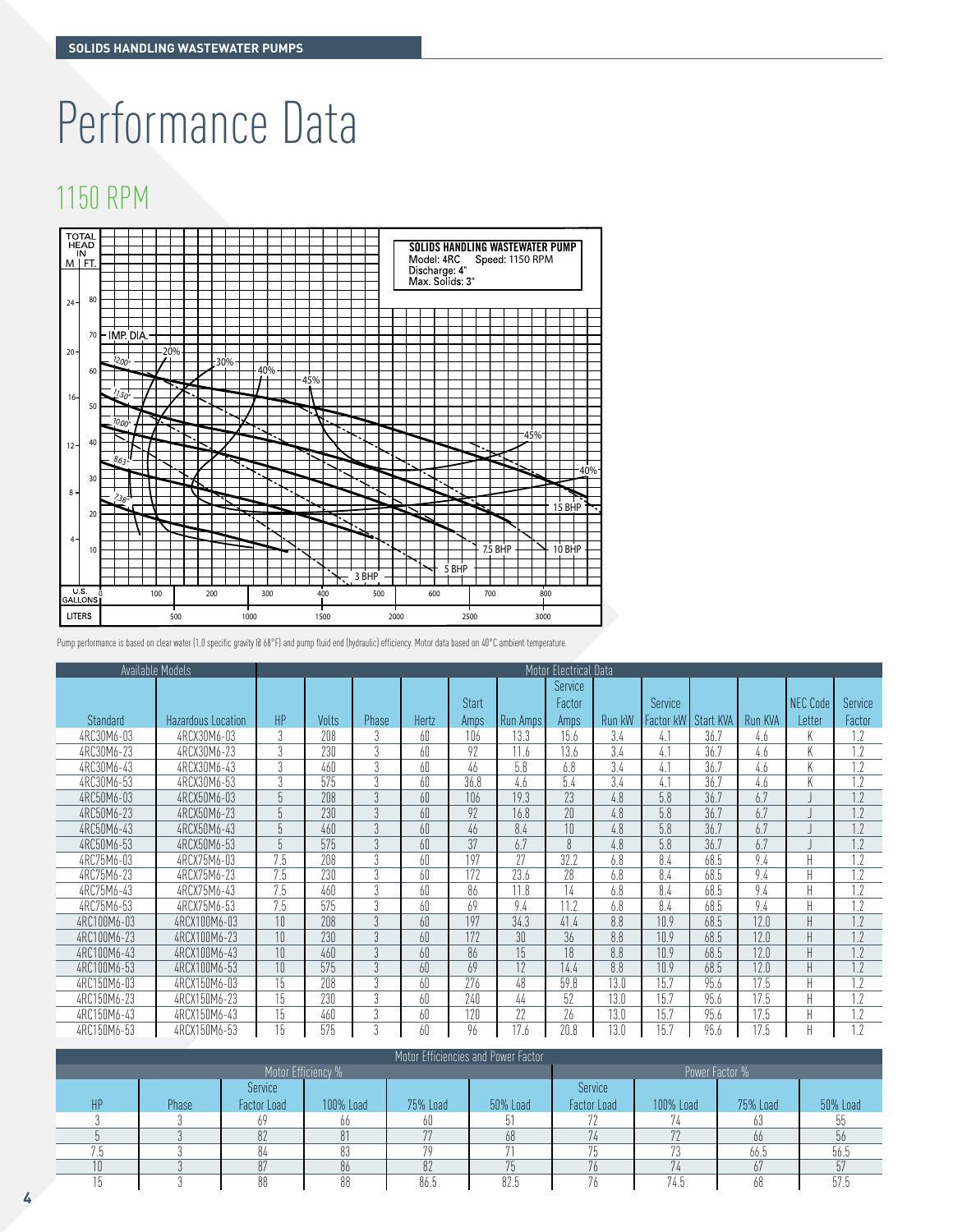# Performance Data

## 1750 RPM



Pump performance is based on clear water (1.0 specific gravity @ 68°F) and pump fluid end (hydraulic) efficiency. Motor data based on 40°C ambient temperature.

|             | Available Models   | Motor Electrical Data |       |                |       |            |          |         |        |           |           |         |                 |         |
|-------------|--------------------|-----------------------|-------|----------------|-------|------------|----------|---------|--------|-----------|-----------|---------|-----------------|---------|
|             |                    |                       |       |                |       |            |          | Service |        |           |           |         |                 |         |
|             |                    |                       |       |                |       |            |          | Factor  |        | Service   |           |         | <b>NEC Code</b> | Service |
| Standard    | Hazardous Location | HP                    | Volts | Phase          | Hertz | Start Amps | Run Amps | Amps    | Run kW | Factor kW | Start KVA | Run KVA | Letter          | Factor  |
| 4RC100M4-03 | 4RCX100M4-03       | 10                    | 208   | 3              | 60    | 334        | 35.9     | 40.6    | 9.5    | 11.4      | 116       | 17.4    | K               | 1.2     |
| 4RC100M4-23 | 4RCX100M4-23       | 10                    | 230   | 3              | 60    | 290        | 31.2     | 35.3    | 9.5    | 11.4      | 116       | 17.4    | K               | 1.2     |
| 4RC100M4-43 | 4RCX100M4-43       | 10                    | 460   | 3              | 60    | 145        | 15.6     | 17.7    | 9.5    | 11.4      | 116       | 17.4    | K               | 1.2     |
| 4RC100M4-53 | 4RCX100M4-53       | 10                    | 575   | 3              | 60    | 116        | 17.5     | 14.1    | 9.5    | 11.4      | 116       | 17.4    | K               | 1.7     |
| 4RC150M4-03 | 4RCX150M4-03       | 15                    | 208   | 3              | 60    | 334        | 50.6     | 61      | 15.0   | 18.6      | 115.5     | 17.5    |                 | 1.2     |
| 4RC150M4-23 | 4RCX150M4-23       | 15                    | 230   | 3              | 60    | 290        | 44       | 53      | 15.0   | 18.6      | 115.5     | 17.5    |                 |         |
| 4RC150M4-43 | 4RCX150M4-43       | 15                    | 460   | 3              | 60    | 145        | 22       | 26.5    | 15.0   | 18.6      | 115.5     | 17.5    |                 | 1.2     |
| 4RC150M4-53 | 4RCX150M4-53       | 15                    | 575   | 3              | 60    | 116        | 17.6     | 21.2    | 15.0   | 18.6      | 115.5     | 17.5    |                 | 1.2     |
| 4RC200M4-03 | 4RCX200M4-03       | 20                    | 208   | 3              | 60    | 334        | 62.5     | 75      | 21.2   | 26.1      | 115.5     | 23.9    | H               | 1.2     |
| 4RC200M4-23 | 4RCX200M4-23       | 20                    | 230   | 3              | 60    | 290        | 60       | 77      | 71.7   | 76.1      | 115.5     | 23.9    | $\mathsf{H}$    | 1.7     |
| 4RC200M4-43 | 4RCX200M4-43       | 20                    | 460   | 3              | 60    | 145        | 30       | 36      | 21.2   | 26.1      | 115.5     | 23.9    | H               | 1.2     |
| 4RC200M4-53 | 4RCX200M4-53       | 20                    | 575   | 3              | 60    | 116        | 24       | 28.8    | 71.7   | 26.1      | 115.5     | 23.9    | H               | 1.7     |
| 4RC250M4-03 | 4RCX250M4-03       | 25                    | 208   | $\mathfrak{Z}$ | 60    | 575        | 78.3     | 97.7    | 76.9   | 33.3      | 180.1     | 30.3    | H               | 1.7     |
| 4RC250M4-23 | 4RCX250M4-23       | 25                    | 230   | 3              | 60    | 452        | 76       | 97      | 76.9   | 33.3      | 180.1     | 30.3    | H               | 1.7     |
| 4RC250M4-43 | 4RCX250M4-43       | 25                    | 460   | $\overline{3}$ | 60    | 776        | 38       | 46      | 76.9   | 33.3      | 180.1     | 30.3    | H               | 1.2     |
| 4RC250M4-53 | 4RCX250M4-53       | 25                    | 575   | $\mathcal{E}$  | 60    | 181        | 30.4     | 36.8    | 76.9   | 33.3      | 180.1     | 30.3    | H               | 1.7     |
| 4RC300M4-03 | 4RCX300M4-03       | 30                    | 208   | 3              | 60    | 575        | 92.2     | 110.7   | 33.3   | 41.3      | 180.1     | 37.4    | Н               | 1.2     |
| 4RC300M4-23 | 4RCX300M4-23       | 30                    | 230   | 3              | 60    | 452        | 94       | 114     | 33.3   | 41.3      | 180.1     | 37.4    | Н               | 1.7     |
| 4RC300M4-43 | 4RCX300M4-43       | 30                    | 460   | 3              | 60    | 776        | 47       | 57      | 33.3   | 41.3      | 180.1     | 37.4    | Н               | 1.7     |
| 4RC300M4-53 | 4RCX300M4-53       | 30                    | 575   | 3              | 60    | 181        | 37.6     | 45.6    | 33.3   | 41.3      | 180.1     | 37.4    | H               | 1.2     |
| 4RC400M4-43 | 4RCX400M4-43       | 40                    | 460   | $\eta$         | 60    | 290        | 61       | 74      | 43.2   | 53.0      | 231.1     | 48.6    | G               | 1.7     |

| Motor Efficiencies and Power Factor |       |                    |                |          |          |             |           |          |          |  |  |  |
|-------------------------------------|-------|--------------------|----------------|----------|----------|-------------|-----------|----------|----------|--|--|--|
|                                     |       | Motor Efficiency % | Power Factor % |          |          |             |           |          |          |  |  |  |
|                                     |       | Service            |                |          |          | Service     |           |          |          |  |  |  |
| HP                                  | Phase | <b>Factor Load</b> | 100% Load      | 75% Load | 50% Load | Factor Load | 100% Load | 75% Load | 50% Load |  |  |  |
|                                     |       |                    |                |          |          |             |           |          |          |  |  |  |
|                                     |       |                    |                | 70       |          | 88          |           | 78       |          |  |  |  |
|                                     |       | 88                 | 87.5           |          | 72.5     |             | 89        | 70       |          |  |  |  |
|                                     |       | n <sub>Π</sub>     | 86             |          |          |             | 89        | 80       | 70       |  |  |  |
|                                     |       |                    | 86             |          |          |             | 89        | 82       |          |  |  |  |
| 40                                  |       | 86                 | 86             | 88       | 87.5     | nn          | 89        | 86       | 80       |  |  |  |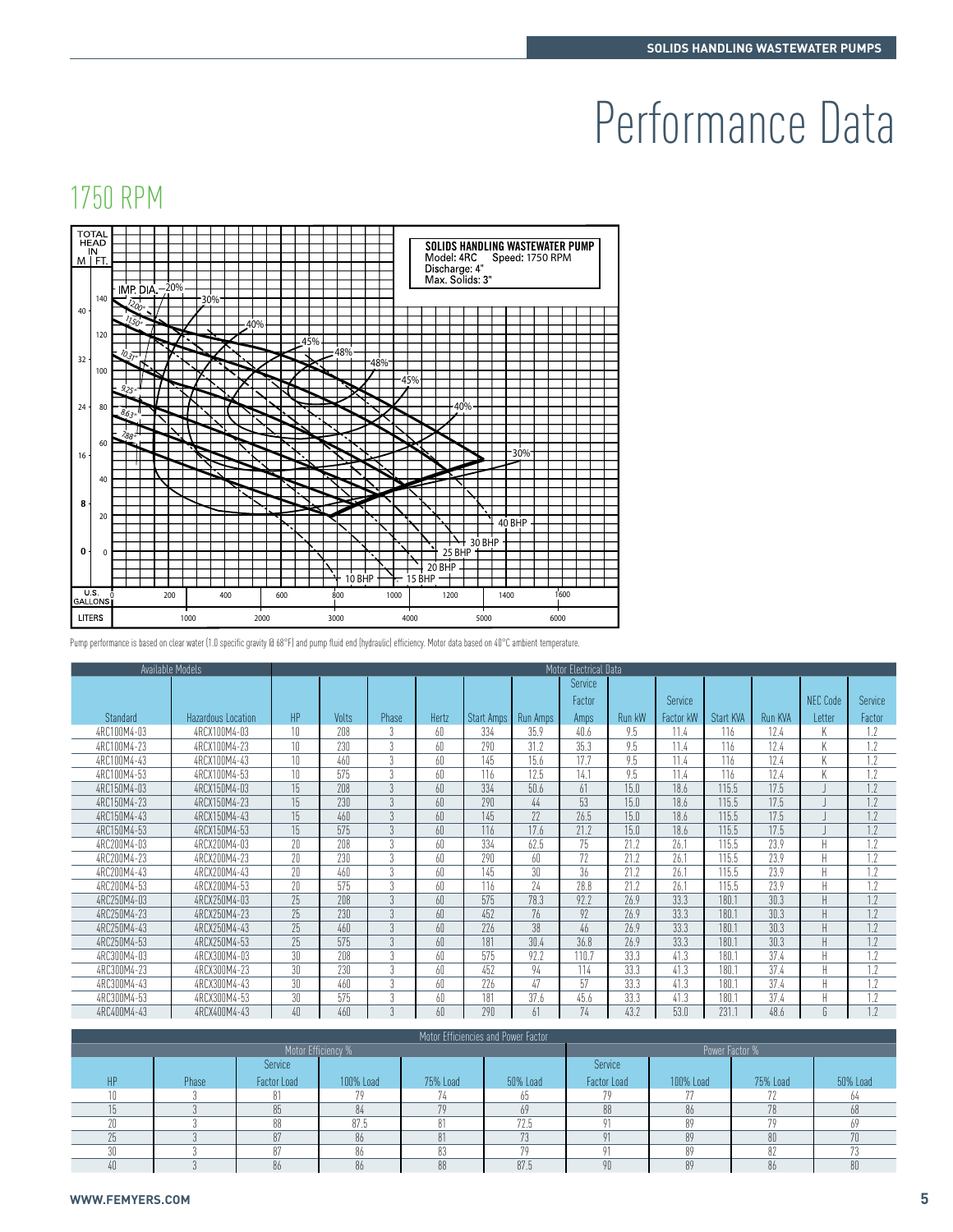# Performance Data

### 3450 RPM



Pump performance is based on clear water (1.0 specific gravity @ 68°F) and pump fluid end (hydraulic) efficiency. Motor data based on 40°C ambient temperature.

|             | Available Models   |    | Motor Electrical Data |               |       |              |          |         |        |         |                     |         |                        |                |
|-------------|--------------------|----|-----------------------|---------------|-------|--------------|----------|---------|--------|---------|---------------------|---------|------------------------|----------------|
|             |                    |    |                       |               |       |              |          | Service |        |         |                     |         |                        |                |
|             |                    |    |                       |               |       | <b>Start</b> |          | Factor  |        | Service |                     |         | NEC Code               | <b>Service</b> |
| Standard    | Hazardous Location | HP | Volts                 | Phase         | Hertz | Amps         | Run Amps | Amps    | Run kW |         | Factor kW Start KVA | Run KVA | Letter                 | Factor         |
| 4RC200M2-23 | 4RCX200M2-23       | 20 | 230                   |               | 60    | 406          | 68       | 80      | 74.0   | 27.5    | 162                 | 27 :    | b.                     |                |
| 4RC200M2-43 | 4RCX200M2-43       | 20 | 460                   | $\Omega$      | 60    | 203          | 34       | 40      | 74.0   | 27.5    | 162                 | 77.1    | G                      |                |
| 4RC200M2-53 | 4RCX200M2-53       | 20 | 575                   | 3             | 60    | 162          | 77.7     | 32      | 74.0   | 27.5    | 162                 | 77.1    | $\sim$<br>U.           |                |
| 4RC250M2-23 | 4RCX250M2-23       | 25 | 230                   | 3             | 60    | 406          | 83       | 96      | 28     | 32.5    | 162                 | 33.1    | G                      | 1.2            |
| 4RC250M2-43 | 4RCX250M2-43       | 25 | 460                   | 3             | 60    | 703          | 41.5     | 48      | 28     | 32.5    | 162                 | 33.1    | $\sim$<br>$\mathbf{u}$ |                |
| 4RC250M2-53 | 4RCX250M2-53       | 25 | 575                   | 3             | 60    | 162          | 33.2     | 38.4    | 28     | 32.5    | 162                 | 33.1    | $\cap$<br>b.           | 1.7            |
| 4RC300M2-23 | 4RCX300M2-23       | 30 | 230                   | 3             | 60    | 406          | 95       | 115     | 33.4   | 38.6    | 162                 | 37.8    | $\sim$<br>b.           |                |
| 4RC300M2-43 | 4RCX300M2-43       | 30 | 460                   | 3             | 60    | 203          | 47.5     | 57.5    | 33.4   | 38.6    | 162                 | 37.8    | $\sim$<br>b            |                |
| 4RC300M2-53 | 4RCX300M2-53       | 30 | 575                   | 3             | 60    | 162          | 38       | 46      | 33.4   | 38.6    | 162                 | 37.8    | $\sim$<br>b            |                |
| 4RC400M2-43 | 4RCX400M2-43       | 40 | 460                   | $\mathcal{E}$ | 60    | 275          | 59       | 70      | 42.0   | 49.5    | 217                 | 47.0    | $\sim$<br>$\mathbf{u}$ | 1.2            |
| 4RC400M2-53 | 4RCX400M2-53       | 40 | 575                   | $\eta$        | 60    | 770          | 47.7     | 56      | 47.0   | 49.5    | 217                 | 47.0    | $\sim$<br>U            | 1.2            |
| 4RC500M2-43 | 4RCX500M2-43       | 50 | 460                   | $\Omega$      | 60    | 275          | 74       | 89      | 51.0   | 61.0    | 217                 | 58.9    | D                      |                |
| 4RC500M2-53 | 4RCX500M2-53       | 50 | 575                   | $\Omega$      | 60    | 220          | 59.2     | 71.7    | 51.0   | 61.0    | 217                 | 58.9    | D                      |                |
| 4RC600M2-43 | 4RCX600M2-43       | 60 | 460                   | $\Omega$      | 60    | 275          | 89       | 89      | 61.0   | 61.0    | 217                 | 70.8    | $\sim$                 | 1.0            |
| 4RC600M2-53 | 4RCX600M2-53       | 60 | 575                   | $\Omega$      | 60    | 220          | 71.2     | 71.2    | 61.0   | 61.0    | 217                 | 70.8    | $\sim$                 | 1.0            |

| Motor Efficiencies and Power Factor |       |                    |                |          |          |                    |           |          |          |  |  |
|-------------------------------------|-------|--------------------|----------------|----------|----------|--------------------|-----------|----------|----------|--|--|
|                                     |       | Motor Efficiency % | Power Factor % |          |          |                    |           |          |          |  |  |
|                                     |       | <b>Service</b>     |                |          |          | Service            |           |          |          |  |  |
| HP                                  | Phase | <b>Factor Load</b> | 100% Load      | 75% Load | 50% Load | <b>Factor Load</b> | 100% Load | 75% Load | 50% Load |  |  |
| 20                                  |       | 65                 | 63             | 58       | 50       | 83.5               | 83        |          | 80       |  |  |
| 25                                  |       | 67                 | 66             |          | 54       | 85                 | 85        | 84.5     |          |  |  |
| 30                                  |       |                    | 70             | 66       | 60       | 86                 | 86.5      | 86       | 84       |  |  |
| 40                                  |       | 75.5               | 75             | 70       | 66       | 86.6               | 87.7      | 87.5     | 86       |  |  |
| 50                                  |       | 75                 | 75.4           | 74.3     | 69.5     | 84.6               | 86.8      | 87.8     | 87.5     |  |  |
| 60                                  |       | 75                 | 75             | 75.5     | 77       | 84.6               | 84.6      | 87.5     | 87.7     |  |  |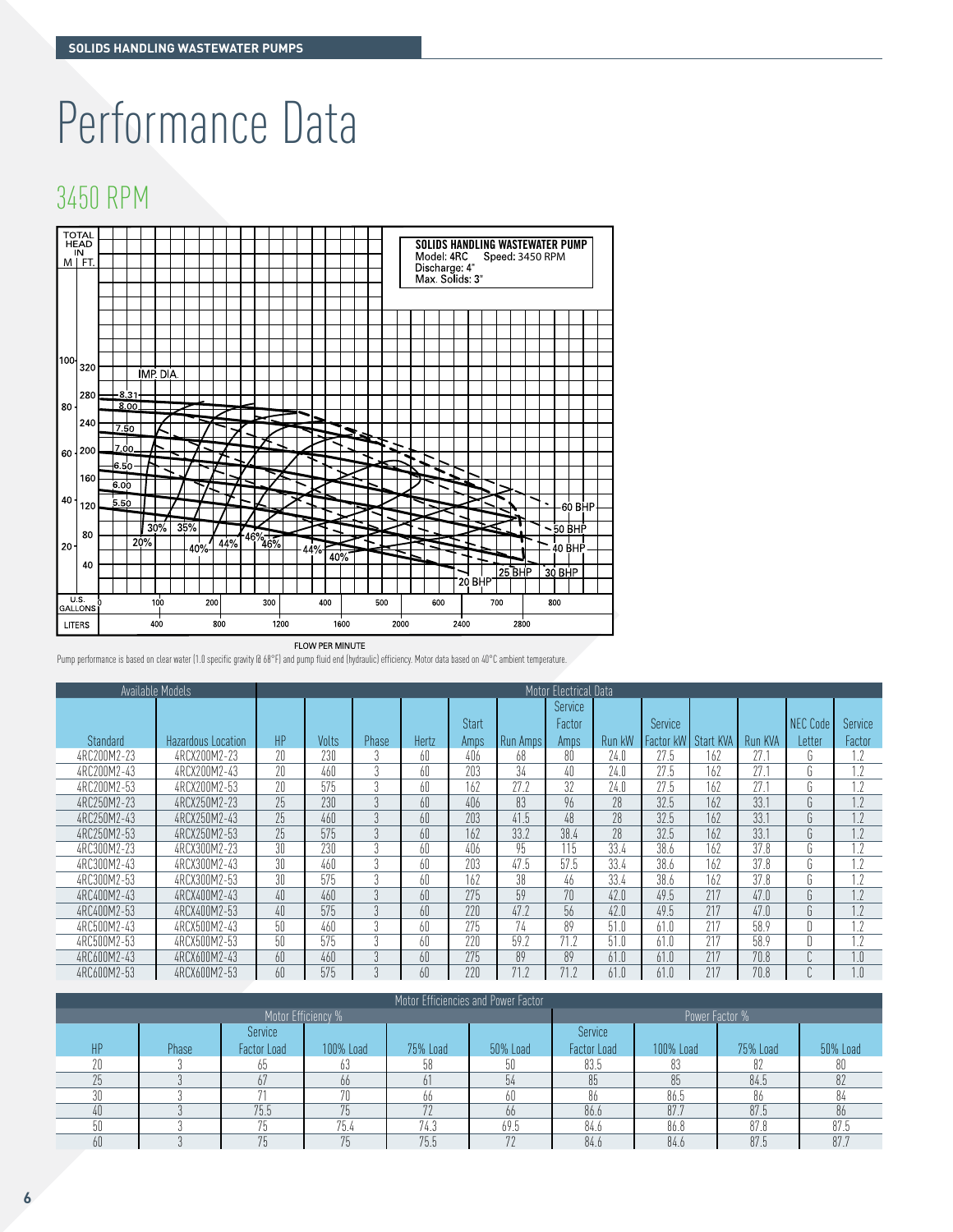# $\begin{minipage}{0.5cm} \begin{tabular}{|c|c|} \hline \texttt{Dimensions in inches}, & \texttt{J dimensions in mm} \end{tabular} \end{minipage} \begin{minipage}{0.9cm} \begin{tabular}{|c|c|} \hline \texttt{Dimensions in mm} & \texttt{Dimensions} \end{tabular} \end{minipage} \end{minipage} \begin{minipage}{0.9cm} \begin{tabular}{|c|c|c|} \hline \texttt{Dimensions in inches}, & \texttt{J dimensions in mm} \end{tabular} \end{minipage} \end{minipage} \begin{minipage}{0.9cm} \begin{tabular}{|c|c|c|} \$

## 1150 and 1750 RPM 3450 RPM